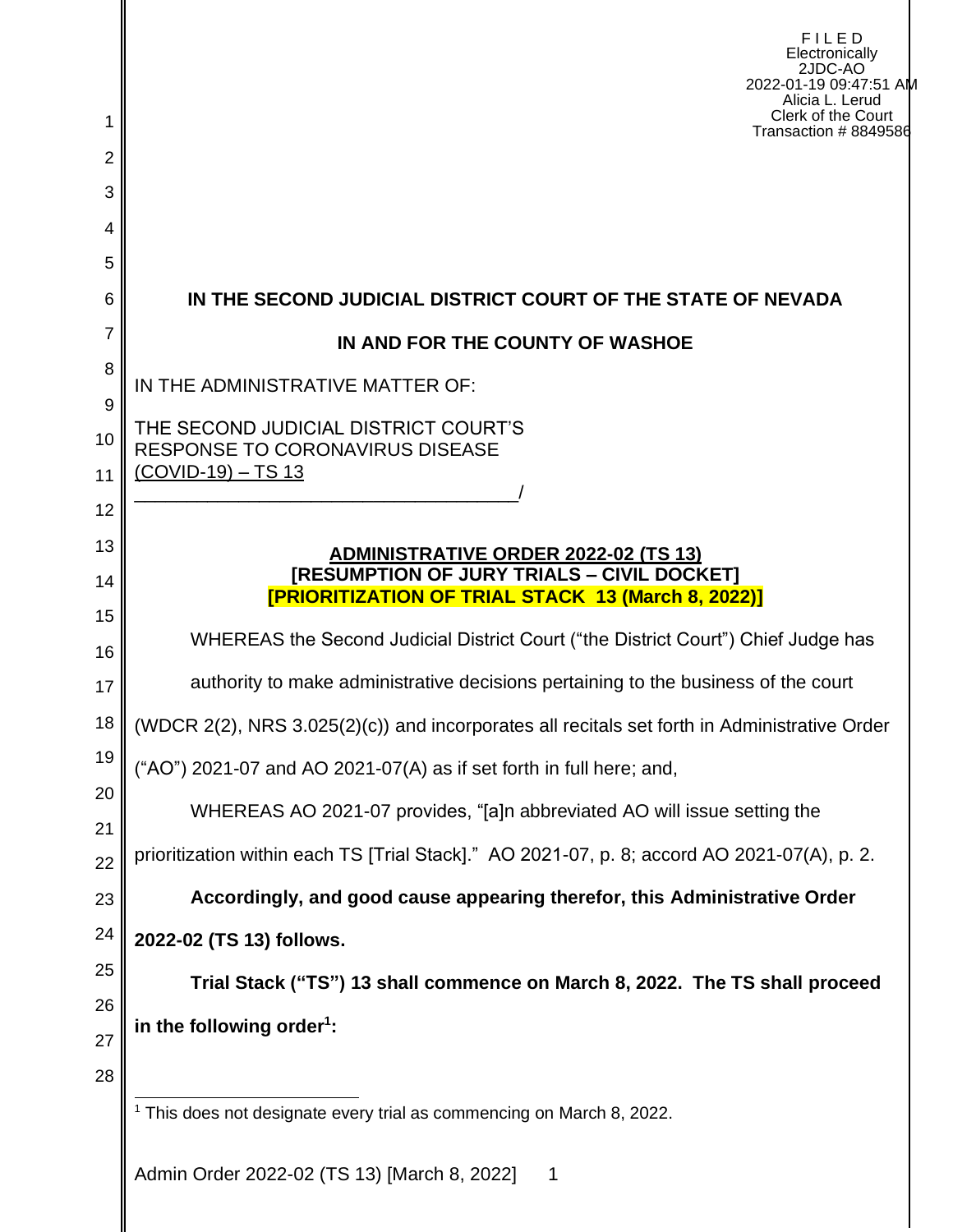| 1<br>$\overline{2}$                                | <b>TRIAL</b><br><b>STACK</b><br><b>POSITION</b>                                                                                                                                                                                                           | DEPT.          | <b>CASE NO.</b>                    | <b>NAME</b>                                                | EST.<br><b>DAYS</b> |
|----------------------------------------------------|-----------------------------------------------------------------------------------------------------------------------------------------------------------------------------------------------------------------------------------------------------------|----------------|------------------------------------|------------------------------------------------------------|---------------------|
| 3                                                  | 1                                                                                                                                                                                                                                                         | $\overline{4}$ | CV19-00692                         | Pamela & Fred Olesek v. Renown et al                       | 10                  |
| 4                                                  | $\boldsymbol{2}$                                                                                                                                                                                                                                          | 6              | CV19-02443                         | Joshua Castellanos v. Renown Health                        | $\overline{7}$      |
| 5                                                  | $\mathbf{3}$                                                                                                                                                                                                                                              | 1              | CV20-00038                         | John Nero v. Serena Mcann Verdicchio, et al                | $\overline{7}$      |
| 6                                                  | 4                                                                                                                                                                                                                                                         | 15             | CV17-01094                         | Marie Syrovy v. Richard Flocchini                          | 5                   |
| 7                                                  | 5                                                                                                                                                                                                                                                         | $\overline{7}$ | CV18-00620                         | Melissa Hotary, et al v. Tamara Evans, et al               | 5                   |
| 8                                                  | 6                                                                                                                                                                                                                                                         | 4              | CV17-01856                         | SMC Construction v. Universal Framing, et al               | 5                   |
| 9                                                  | 7                                                                                                                                                                                                                                                         | 6              | CV18-01926                         | Teresa Morros, et al v. Steamboat Springs                  | 10                  |
| 10                                                 | 8                                                                                                                                                                                                                                                         | $\overline{7}$ | CV20-00586                         | Richard & Alisa Borden v. Sparks Family<br>Hospital, et al | 15                  |
| 11                                                 | 9                                                                                                                                                                                                                                                         | 9              | CV20-01332                         | Tilford Ashlock v. Ronnie McCollum, et al                  | 5                   |
| 12                                                 | 10                                                                                                                                                                                                                                                        | 6              | CV20-02113                         | Magali Bonczyk v. Urban Air Reno, et al                    | 5                   |
| 13                                                 | 11                                                                                                                                                                                                                                                        | 10             | CV19-01115                         | Steve Packer v. Scotch Pine HOA                            | 5                   |
| 14                                                 | 12                                                                                                                                                                                                                                                        | 4              | CV20-01712                         | Judith Janson v. Margaret C. Palmer                        | 5                   |
| 17<br>18<br>19<br>20<br>21<br>22<br>23<br>24<br>25 | not already set and heard:<br>Ninety (90) day status hearing to advise the Court if the parties have<br>participated in a settlement conference or private mediation;<br>Final Calendar Call hearing ("FCC") to be heard on or about February 4,<br>2022. |                |                                    |                                                            |                     |
| 26                                                 | $\frac{1}{2}$                                                                                                                                                                                                                                             |                |                                    |                                                            |                     |
| 27                                                 |                                                                                                                                                                                                                                                           |                |                                    |                                                            |                     |
| 28                                                 |                                                                                                                                                                                                                                                           |                |                                    |                                                            |                     |
|                                                    |                                                                                                                                                                                                                                                           |                | AO 2022-02 (TS 13) [March 8, 2022] | $\overline{\phantom{0}}^2$                                 |                     |